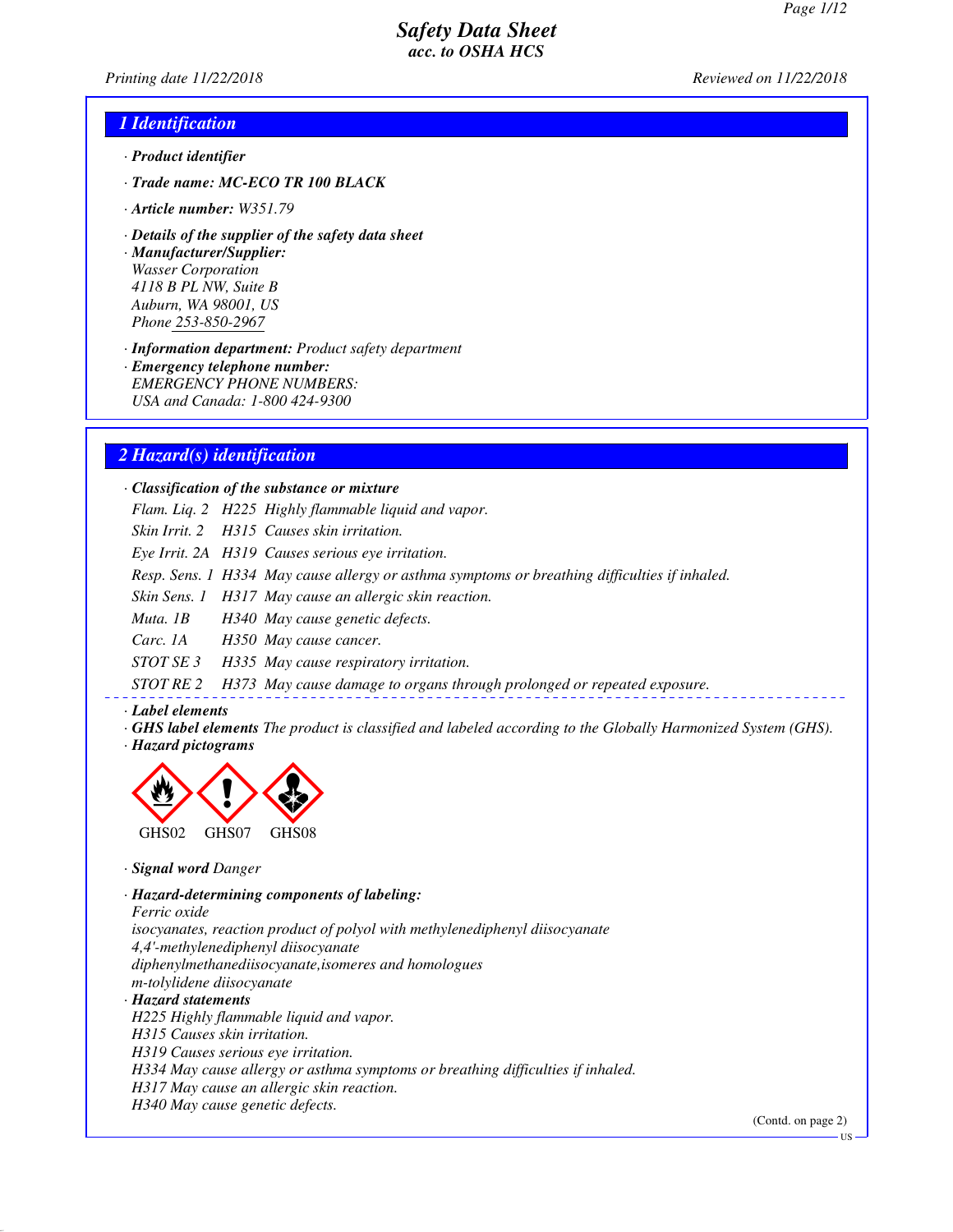*Printing date 11/22/2018 Reviewed on 11/22/2018*

#### *Trade name: MC-ECO TR 100 BLACK*

|                                       | (Contd. of page 1)                                                                                            |
|---------------------------------------|---------------------------------------------------------------------------------------------------------------|
| H350 May cause cancer.                |                                                                                                               |
|                                       | H335 May cause respiratory irritation.                                                                        |
|                                       | H373 May cause damage to organs through prolonged or repeated exposure.                                       |
| · Precautionary statements            |                                                                                                               |
| Keep out of reach from children.      |                                                                                                               |
| <i>P201</i>                           | Obtain special instructions before use.                                                                       |
| P <sub>202</sub>                      | Do not handle until all safety precautions have been read and understood.                                     |
| P210                                  | Keep away from heat/sparks/open flames/hot surfaces. - No smoking.                                            |
| P <sub>240</sub>                      | Ground/bond container and receiving equipment.                                                                |
| P <sub>24</sub> 1                     | Use explosion-proof electrical/ventilating/lighting/equipment.                                                |
| P242                                  | Use only non-sparking tools.                                                                                  |
| P <sub>243</sub>                      | Take precautionary measures against static discharge.                                                         |
| P <sub>260</sub>                      | Do not breathe dust/fume/gas/mist/vapors/spray.                                                               |
| P264                                  | Wash thoroughly after handling.                                                                               |
| P271                                  | Use only outdoors or in a well-ventilated area.                                                               |
| P272                                  | Contaminated work clothing must not be allowed out of the workplace.                                          |
| P280                                  | Wear protective gloves/protective clothing/eye protection/face protection.                                    |
| P <sub>284</sub>                      | [In case of inadequate ventilation] wear respiratory protection.                                              |
|                                       | P303+P361+P353 If on skin (or hair): Take off immediately all contaminated clothing. Rinse skin with water/   |
|                                       | shower.                                                                                                       |
| $P304 + P340$                         | IF INHALED: Remove person to fresh air and keep comfortable for breathing.                                    |
|                                       | P305+P351+P338 If in eyes: Rinse cautiously with water for several minutes. Remove contact lenses, if present |
|                                       | and easy to do. Continue rinsing.                                                                             |
| $P308 + P313$                         | IF exposed or concerned: Get medical advice/attention.                                                        |
| P312                                  | Call a poison center/doctor if you feel unwell.                                                               |
| P321                                  | Specific treatment (see on this label).                                                                       |
| P314                                  | Get medical advice/attention if you feel unwell.                                                              |
| $P362 + P364$                         | Take off contaminated clothing and wash it before reuse.                                                      |
| $P333 + P313$                         | If skin irritation or rash occurs: Get medical advice/attention.                                              |
| $P337 + P313$                         | If eye irritation persists: Get medical advice/attention.                                                     |
| $P342 + P311$                         | If experiencing respiratory symptoms: Call a poison center/doctor.                                            |
| P363                                  | Wash contaminated clothing before reuse.                                                                      |
| $P370 + P378$                         | In case of fire: Use for extinction: CO2, powder or water spray.                                              |
| P403+P233                             | Store in a well-ventilated place. Keep container tightly closed.                                              |
| P403+P235                             | Store in a well-ventilated place. Keep cool.                                                                  |
| P <sub>405</sub>                      | Store locked up.                                                                                              |
| <i>P501</i>                           | Dispose of contents/container in accordance with local/regional/national/international                        |
|                                       | regulations.                                                                                                  |
| · Classification system:              |                                                                                                               |
| $\cdot$ NFPA ratings (scale $0 - 4$ ) |                                                                                                               |
|                                       |                                                                                                               |
| 3                                     | $Health = 2$<br>$E_{inc} = 2$                                                                                 |



*· HMIS-ratings (scale 0 - 4)*



*· Other hazards*

*· Results of PBT and vPvB assessment*

*· PBT: Not applicable.*

(Contd. on page 3)

US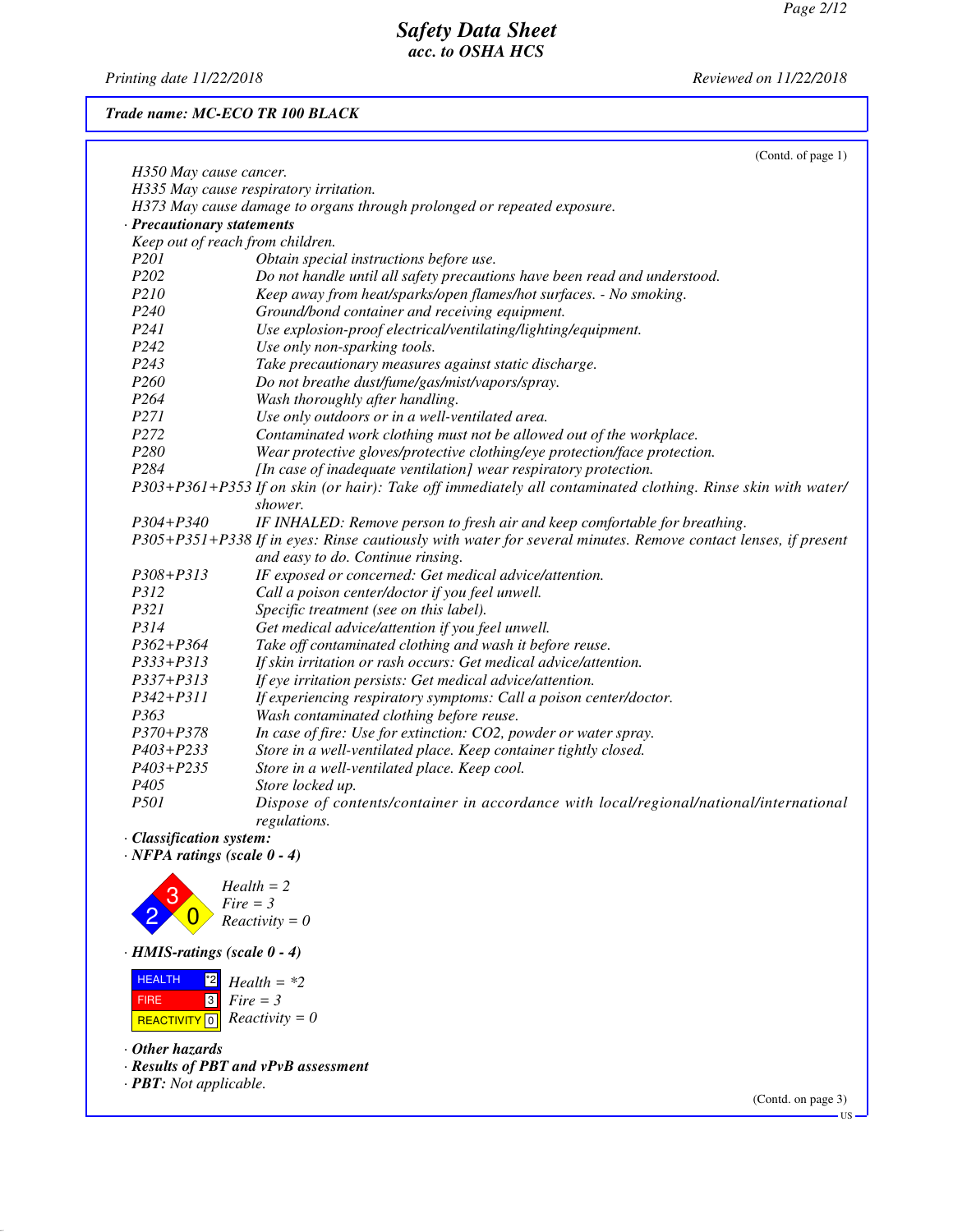(Contd. of page 2)

## *Safety Data Sheet acc. to OSHA HCS*

*Printing date 11/22/2018 Reviewed on 11/22/2018*

*Trade name: MC-ECO TR 100 BLACK*

*· vPvB: Not applicable.*

#### *3 Composition/information on ingredients*

#### *· Chemical characterization: Mixtures*

*· Description: Mixture of the substances listed below with nonhazardous additions.*

| · Dangerous components: |                                                                                        |             |
|-------------------------|----------------------------------------------------------------------------------------|-------------|
|                         | 1309-37-1 Ferric oxide                                                                 | 10-30%      |
|                         | 540-88-5 tert-butyl acetate                                                            | $5 - 10\%$  |
|                         | 98-56-6 4-chloro-alpha, alpha, alpha-trifluorotoluene                                  | $5 - 10\%$  |
|                         | 53862-89-8 isocyanates, reaction product of polyol with methylenediphenyl diisocyanate | $1 - 5\%$   |
|                         | $101-68-8$ 4,4'-methylenediphenyl diisocyanate                                         | $1 - 5\%$   |
|                         | 9016-87-9 diphenylmethanediisocyanate, isomeres and homologues                         | $1 - 5\%$   |
|                         | 110-43-0 methyl amyl ketone                                                            | $1 - 5\%$   |
|                         | 26471-62-5 m-tolylidene diisocyanate                                                   | $0.1 - 1\%$ |
|                         | $14808 - 60 - 7$ <i>Quartz</i> (SiO2)                                                  | $0.1 - 1\%$ |
|                         | 64741-65-7 Naphtha (petroleum), heavy alkylate                                         | $0.1 - 1\%$ |

### *4 First-aid measures*

#### *· Description of first aid measures*

*· General information:*

*Immediately remove any clothing soiled by the product.*

*Symptoms of poisoning may even occur after several hours; therefore medical observation for at least 48 hours after the accident.*

*· After inhalation:*

*Supply fresh air and to be sure call for a doctor.*

*In case of unconsciousness place patient stably in side position for transportation.*

*· After skin contact: Immediately wash with water and soap and rinse thoroughly.*

*· After eye contact:*

*Rinse opened eye for several minutes under running water. If symptoms persist, consult a doctor.*

- *· After swallowing: If symptoms persist consult doctor.*
- *· Information for doctor:*
- *· Most important symptoms and effects, both acute and delayed No further relevant information available.*
- *· Indication of any immediate medical attention and special treatment needed No further relevant information available.*

#### *5 Fire-fighting measures*

- *· Extinguishing media*
- *· Suitable extinguishing agents:*

*CO2, extinguishing powder or water spray. Fight larger fires with water spray or alcohol resistant foam.*

- *· For safety reasons unsuitable extinguishing agents: Water with full jet*
- *· Special hazards arising from the substance or mixture*

*During heating or in case of fire poisonous gases are produced.*

(Contd. on page 4)

US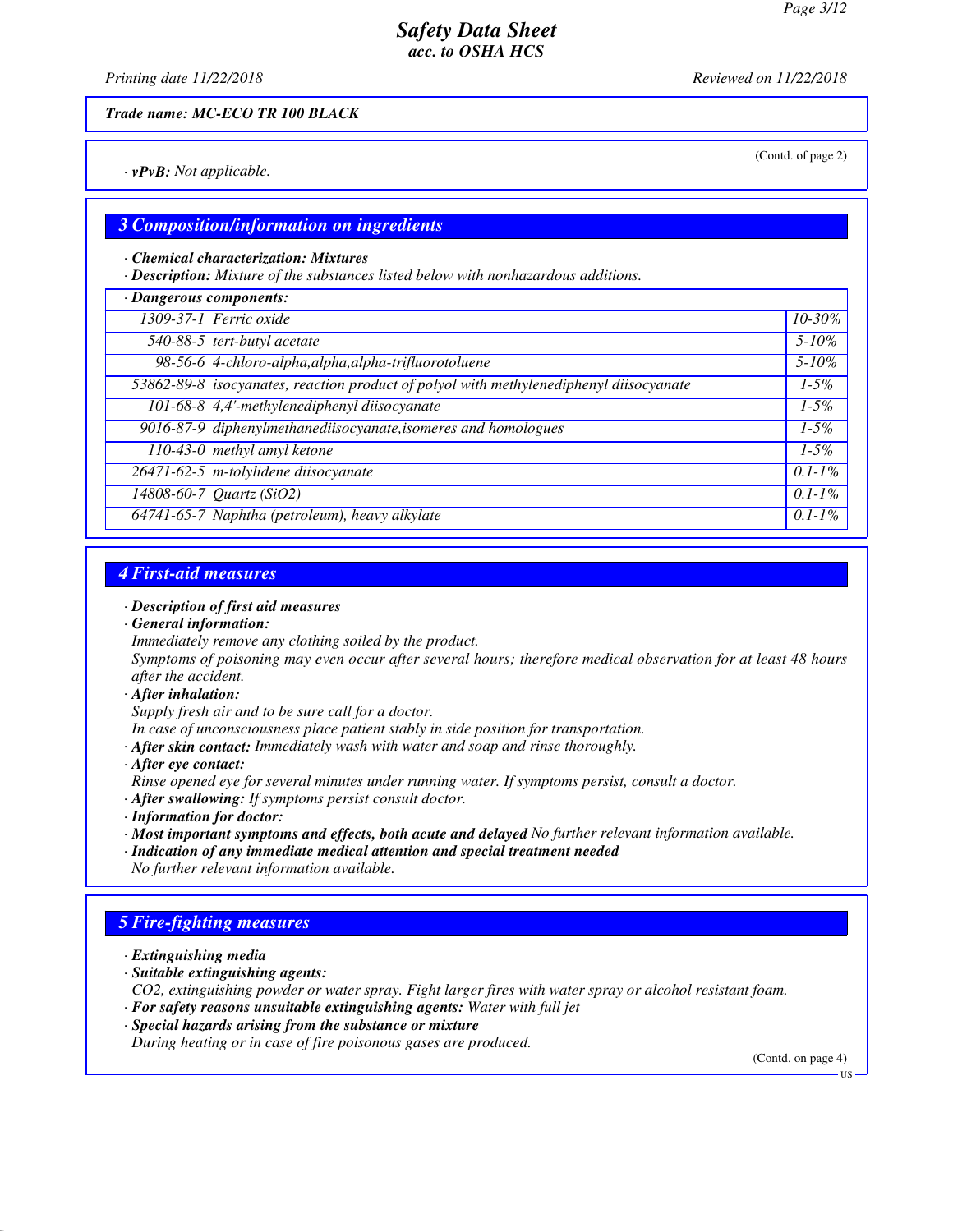(Contd. of page 3)

## *Safety Data Sheet acc. to OSHA HCS*

*Printing date 11/22/2018 Reviewed on 11/22/2018*

*Trade name: MC-ECO TR 100 BLACK*

- *· Advice for firefighters*
- *· Protective equipment: Mouth respiratory protective device.*

#### *6 Accidental release measures*

- *· Personal precautions, protective equipment and emergency procedures Mount respiratory protective device.*
- *Wear protective equipment. Keep unprotected persons away. · Environmental precautions: Do not allow to enter sewers/ surface or ground water.*
- *· Methods and material for containment and cleaning up:*
- *Absorb with liquid-binding material (sand, diatomite, acid binders, universal binders, sawdust). Dispose contaminated material as waste according to item 13. Ensure adequate ventilation.*
- *· Reference to other sections See Section 7 for information on safe handling. See Section 8 for information on personal protection equipment. See Section 13 for disposal information.*

## *7 Handling and storage*

*· Precautions for safe handling Ensure good ventilation/exhaustion at the workplace. Open and handle receptacle with care. Prevent formation of aerosols.*

- *· Information about protection against explosions and fires: Keep ignition sources away - Do not smoke. Protect against electrostatic charges. Keep respiratory protective device available.*
- *· Conditions for safe storage, including any incompatibilities*
- *· Storage:*
- *· Requirements to be met by storerooms and receptacles: Store in a cool location.*
- *· Information about storage in one common storage facility: Not required.*
- *· Further information about storage conditions: Keep receptacle tightly sealed. Store in cool, dry conditions in well sealed receptacles. · Specific end use(s) No further relevant information available.*

### *8 Exposure controls/personal protection*

*· Additional information about design of technical systems: No further data; see item 7.*

- *· Control parameters*
- *· Components with limit values that require monitoring at the workplace:*
- *The following constituents are the only constituents of the product which have a PEL, TLV or other recommended exposure limit.*

*At this time, the other constituents have no known exposure limits.*

#### *540-88-5 tert-butyl acetate*

*PEL Long-term value: 950 mg/m³, 200 ppm*

*REL Long-term value: 950 mg/m³, 200 ppm*

(Contd. on page 5)

US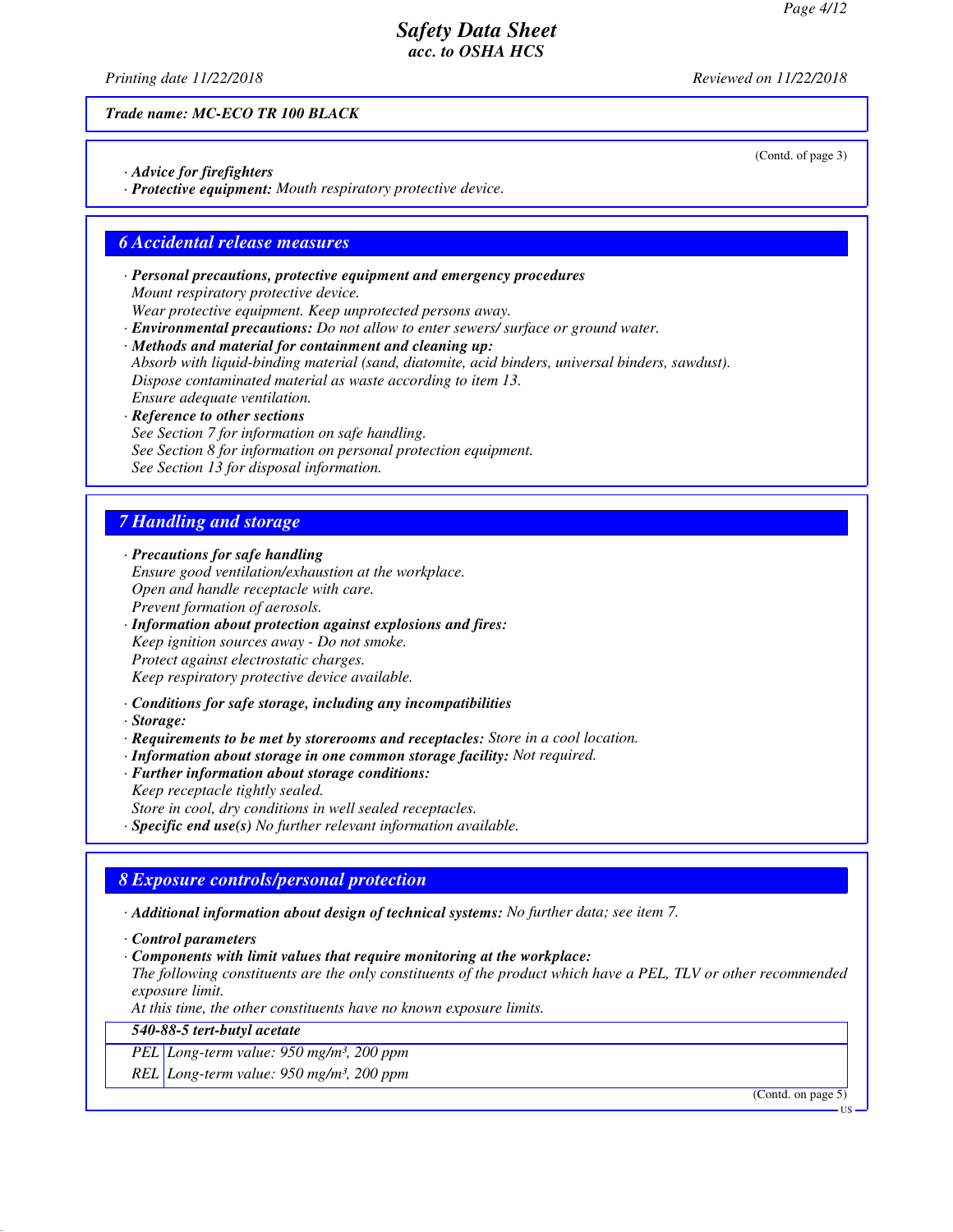*Printing date 11/22/2018 Reviewed on 11/22/2018*

*Trade name: MC-ECO TR 100 BLACK*

| (Contd. of page 4)                                                                                         |
|------------------------------------------------------------------------------------------------------------|
| TLV Short-term value: $712$ mg/m <sup>3</sup> , 150 ppm                                                    |
| Long-term value: 238 mg/m <sup>3</sup> , 50 ppm                                                            |
| 101-68-8 4,4'-methylenediphenyl diisocyanate                                                               |
| PEL Ceiling limit value: $0.2 \text{ mg/m}^3$ , $0.02 \text{ ppm}$                                         |
| REL Long-term value: $0.05$ mg/m <sup>3</sup> , $0.005$ ppm                                                |
| Ceiling limit value: $0.2*$ mg/m <sup>3</sup> , $0.02*$ ppm                                                |
| $*10$ -min                                                                                                 |
| $TLV$ Long-term value: 0.051 mg/m <sup>3</sup> , 0.005 ppm                                                 |
| 110-43-0 methyl amyl ketone                                                                                |
| PEL Long-term value: 465 mg/m <sup>3</sup> , 100 ppm                                                       |
| REL Long-term value: 465 mg/m <sup>3</sup> , 100 ppm                                                       |
| $TLV$ Long-term value: 233 mg/m <sup>3</sup> , 50 ppm                                                      |
| 26471-62-5 m-tolylidene diisocyanate                                                                       |
| PEL Ceiling limit value: 0.14 mg/m <sup>3</sup> , 0.02 ppm                                                 |
| <b>REL</b> LFC                                                                                             |
| TLV Short-term value: (0.14) NIC-0.021* mg/m <sup>3</sup> , (0.02) NIC-0.003* ppm                          |
| Long-term value: (0.036) NIC-0.007* mg/m <sup>3</sup> , (0.005) NIC-0.001* ppm                             |
| *(IFV) SEN; NIC-Skin; A3                                                                                   |
| 14808-60-7 Quartz (SiO2)                                                                                   |
| PEL Long-term value: $0.05*$ mg/m <sup>3</sup>                                                             |
| *resp. dust; 30mg/m3/%SiO2+2                                                                               |
| REL Long-term value: $0.05*$ mg/m <sup>3</sup>                                                             |
| *respirable dust; See Pocket Guide App. A                                                                  |
| TLV Long-term value: $0.025*$ mg/m <sup>3</sup>                                                            |
| *as respirable fraction                                                                                    |
| · Additional information: The lists that were valid during the creation were used as basis.                |
| · Exposure controls                                                                                        |
| · Personal protective equipment:                                                                           |
| · General protective and hygienic measures:                                                                |
| Keep away from foodstuffs, beverages and feed.<br>Immediately remove all soiled and contaminated clothing. |
| Wash hands before breaks and at the end of work.                                                           |
| Store protective clothing separately.                                                                      |
| Avoid contact with the eyes and skin.                                                                      |

*· Breathing equipment:*

*During mixing, handling and application: Splash goggles. Full protective clothing. Gloves (impervious). Wear suitable respiratory equipment. When air concentrations are not known (or above the TLV), an air-supplied respirator is required. Refer to OSHA Respiratory Protection Standard (29 CFR 1910.134).In presence of air movement, air-purifying (cartridge type) respirators are not the best protection but can be used, if you replaced them frequently. Change cartridges after 8h max or less due to their low warning properties. When in a confined space wear MSHA/NIOSH approved self-contained breathing apparatus or equivalent and full protective gear.*

*· Protection of hands:*



\_S*Protective gloves*

*The glove material has to be impermeable and resistant to the product/ the substance/ the preparation. Due to missing tests no recommendation to the glove material can be given for the product/ the preparation/ the chemical mixture.*

(Contd. on page 6)

US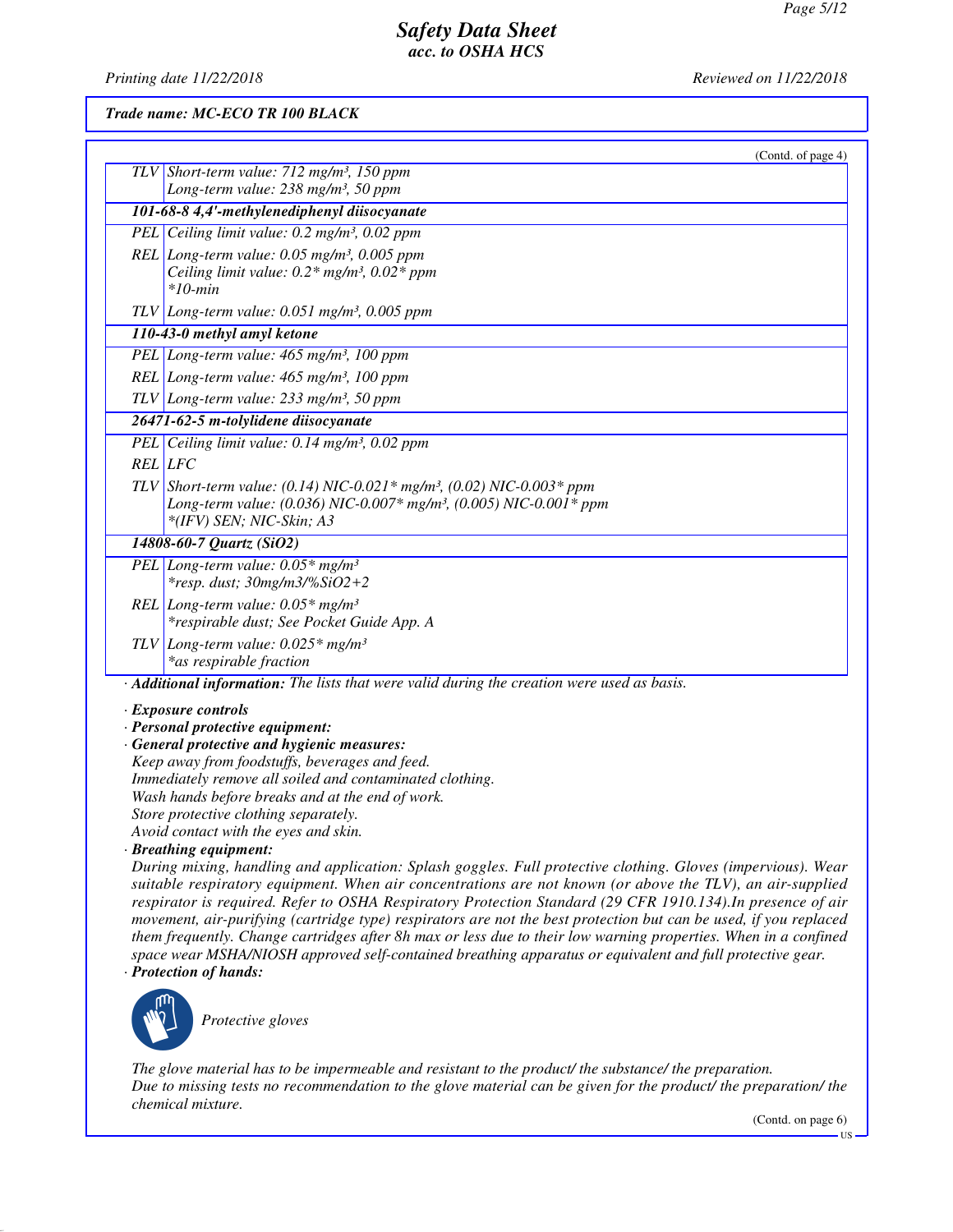#### *Printing date 11/22/2018 Reviewed on 11/22/2018*

#### *Trade name: MC-ECO TR 100 BLACK*

(Contd. of page 5)

US

- *Selection of the glove material on consideration of the penetration times, rates of diffusion and the degradation · Material of gloves*
- *The selection of the suitable gloves does not only depend on the material, but also on further marks of quality and varies from manufacturer to manufacturer. As the product is a preparation of several substances, the resistance of the glove material can not be calculated in advance and has therefore to be checked prior to the application. · Penetration time of glove material*
- *The exact break through time has to be found out by the manufacturer of the protective gloves and has to be observed.*
- *· Eye protection:*

\_R*Tightly sealed goggles*

## *9 Physical and chemical properties*

| · Information on basic physical and chemical properties<br>· General Information |                                                                                               |
|----------------------------------------------------------------------------------|-----------------------------------------------------------------------------------------------|
| $\cdot$ Appearance:                                                              |                                                                                               |
| Form:                                                                            | Liquid                                                                                        |
| Color:                                                                           | <b>Black</b>                                                                                  |
| $\cdot$ Odor:                                                                    | Like aromatic solvents                                                                        |
| · Odor threshold:                                                                | Not determined.                                                                               |
| $\cdot$ pH-value:                                                                | Not determined.                                                                               |
| · Change in condition                                                            |                                                                                               |
| <b>Melting point/Melting range:</b>                                              | Undetermined.                                                                                 |
| <b>Boiling point/Boiling range:</b>                                              | 97.9 °C (208.2 °F)                                                                            |
| $\cdot$ Flash point:                                                             | 15 °C (59 °F)                                                                                 |
| · Flammability (solid, gaseous):                                                 | Not applicable.                                                                               |
| $\cdot$ Decomposition temperature:                                               | Not determined.                                                                               |
| $\cdot$ Auto igniting:                                                           | Product is not selfigniting.                                                                  |
| · Danger of explosion:                                                           | Product is not explosive. However, formation of explosive air/vapor<br>mixtures are possible. |
| $\cdot$ Explosion limits:                                                        |                                                                                               |
| Lower:                                                                           | Not determined.                                                                               |
| <b>Upper:</b>                                                                    | Not determined.                                                                               |
| $\cdot$ Vapor pressure:                                                          | Not determined.                                                                               |
| $\cdot$ Density at 20 $\degree$ C (68 $\degree$ F):                              | 1.61 g/cm <sup>3</sup> (13.43545 lbs/gal)                                                     |
| · Relative density                                                               | Not determined.                                                                               |
| · Vapor density                                                                  | Not determined.                                                                               |
| $\cdot$ Evaporation rate                                                         | Not determined.                                                                               |
| · Solubility in / Miscibility with                                               |                                                                                               |
| Water:                                                                           | Not miscible or difficult to mix.                                                             |
| · Partition coefficient (n-octanol/water): Not determined.                       |                                                                                               |
|                                                                                  | (Contd. on page 7)                                                                            |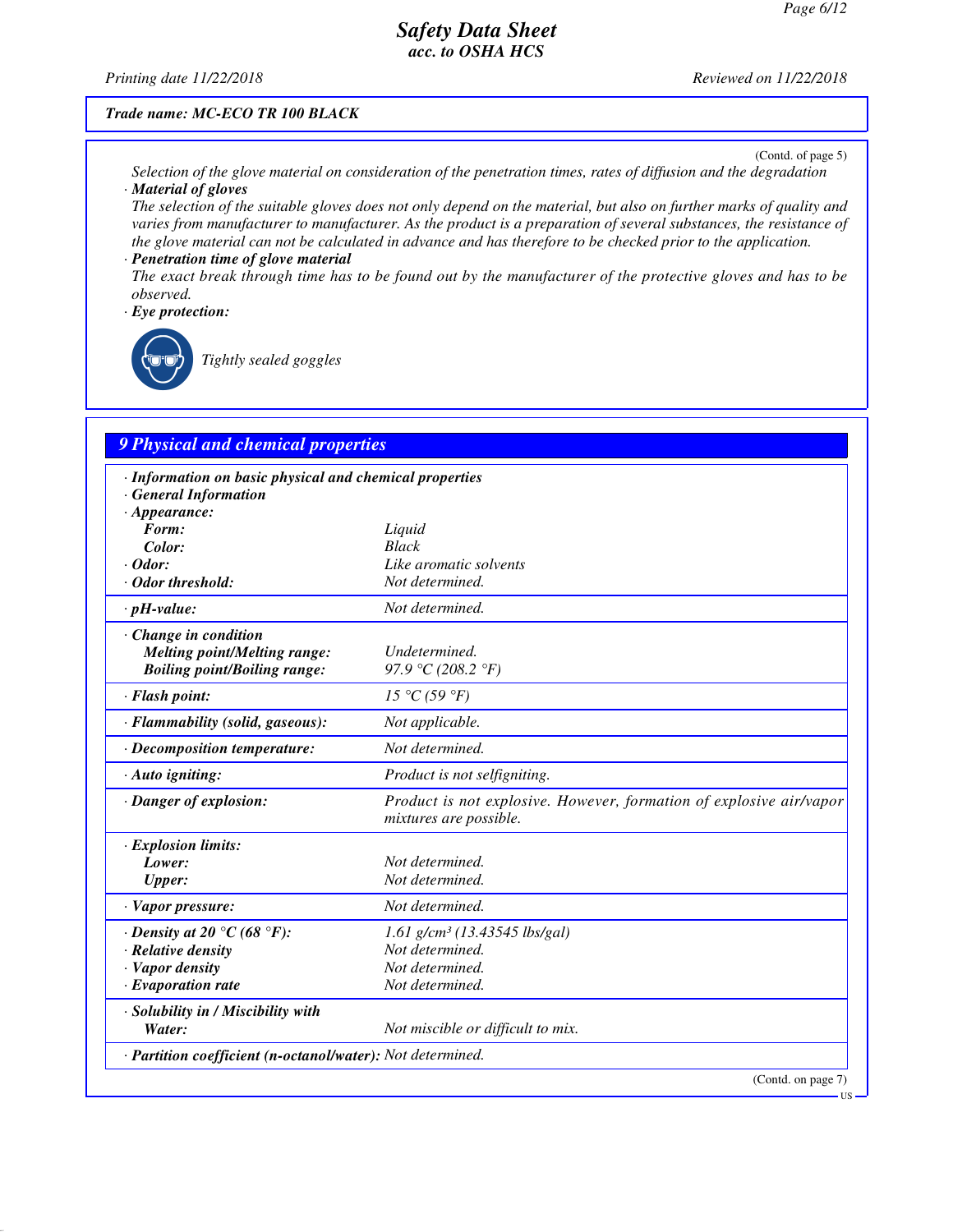*Printing date 11/22/2018 Reviewed on 11/22/2018*

 $\mathbf{L}$ 

*Trade name: MC-ECO TR 100 BLACK*

|  | (Contd. of page 6) |  |
|--|--------------------|--|
|--|--------------------|--|

| Viscosity:                |                                            |
|---------------------------|--------------------------------------------|
| $D$ <i>vnamic</i> :       | Not determined.                            |
| Kinematic:                | Not determined.                            |
| <i>VOC</i> content:       | $100$ g/l $/ 0.83$ lb/gal                  |
| $\cdot$ Other information | No further relevant information available. |

# *10 Stability and reactivity*

*· Reactivity No further relevant information available.*

- *· Chemical stability*
- *· Thermal decomposition / conditions to be avoided: No decomposition if used according to specifications.*
- *· Possibility of hazardous reactions No dangerous reactions known.*
- *· Conditions to avoid No further relevant information available.*
- *· Incompatible materials:*

*Incompatible with strong oxidizers.*

*Keep away from heat*

*· Hazardous decomposition products: No dangerous decomposition products known.*

## *11 Toxicological information*

*· Information on toxicological effects*

|  |  | $\cdot$ Acute toxicity: |
|--|--|-------------------------|
|--|--|-------------------------|

| zican novuchy.                                                                                                         |                        |                                                                                                                                                                                                                                                                                                                                                                     |
|------------------------------------------------------------------------------------------------------------------------|------------------------|---------------------------------------------------------------------------------------------------------------------------------------------------------------------------------------------------------------------------------------------------------------------------------------------------------------------------------------------------------------------|
|                                                                                                                        |                        | · LD/LC50 values that are relevant for classification:                                                                                                                                                                                                                                                                                                              |
|                                                                                                                        | 1309-37-1 Ferric oxide |                                                                                                                                                                                                                                                                                                                                                                     |
| Oral                                                                                                                   | LD50                   | $>5,000$ mg/kg (rat)                                                                                                                                                                                                                                                                                                                                                |
|                                                                                                                        |                        | 101-68-8 4,4'-methylenediphenyl diisocyanate                                                                                                                                                                                                                                                                                                                        |
| Oral                                                                                                                   | LD50                   | $2,200$ mg/kg (mouse)                                                                                                                                                                                                                                                                                                                                               |
|                                                                                                                        |                        | 64742-95-6 Solvent naphtha (petroleum), light arom.                                                                                                                                                                                                                                                                                                                 |
| Oral                                                                                                                   | LD50                   | $>6,800$ mg/kg (rat)                                                                                                                                                                                                                                                                                                                                                |
| Dermal                                                                                                                 | LD50                   | $>3,400$ mg/kg (rab)                                                                                                                                                                                                                                                                                                                                                |
|                                                                                                                        |                        | Inhalative $ LC50/4 h  > 10.2$ mg/l (rat)                                                                                                                                                                                                                                                                                                                           |
|                                                                                                                        |                        | 64741-65-7 Naphtha (petroleum), heavy alkylate                                                                                                                                                                                                                                                                                                                      |
| Oral                                                                                                                   | LD50                   | $>6,000$ mg/kg (rat)                                                                                                                                                                                                                                                                                                                                                |
| Dermal                                                                                                                 | LD50                   | $>3,000$ mg/kg (rabbit)                                                                                                                                                                                                                                                                                                                                             |
|                                                                                                                        |                        | Inhalative $ LC50/4 h  > 7.8$ mg/l (rat)                                                                                                                                                                                                                                                                                                                            |
| · Primary irritant effect:<br>$\cdot$ on the eye: Irritating effect.<br>· Sensitization:<br>Harmful<br><i>Irritant</i> |                        | $\cdot$ on the skin: Irritant to skin and mucous membranes.<br>Sensitization possible through inhalation.<br>Sensitization possible through skin contact.<br>· Additional toxicological information:<br>The product shows the following dangers according to internally approved calculation methods for preparations:<br>The product can cause inheritable damage. |
|                                                                                                                        |                        | (Contd. on page 8)                                                                                                                                                                                                                                                                                                                                                  |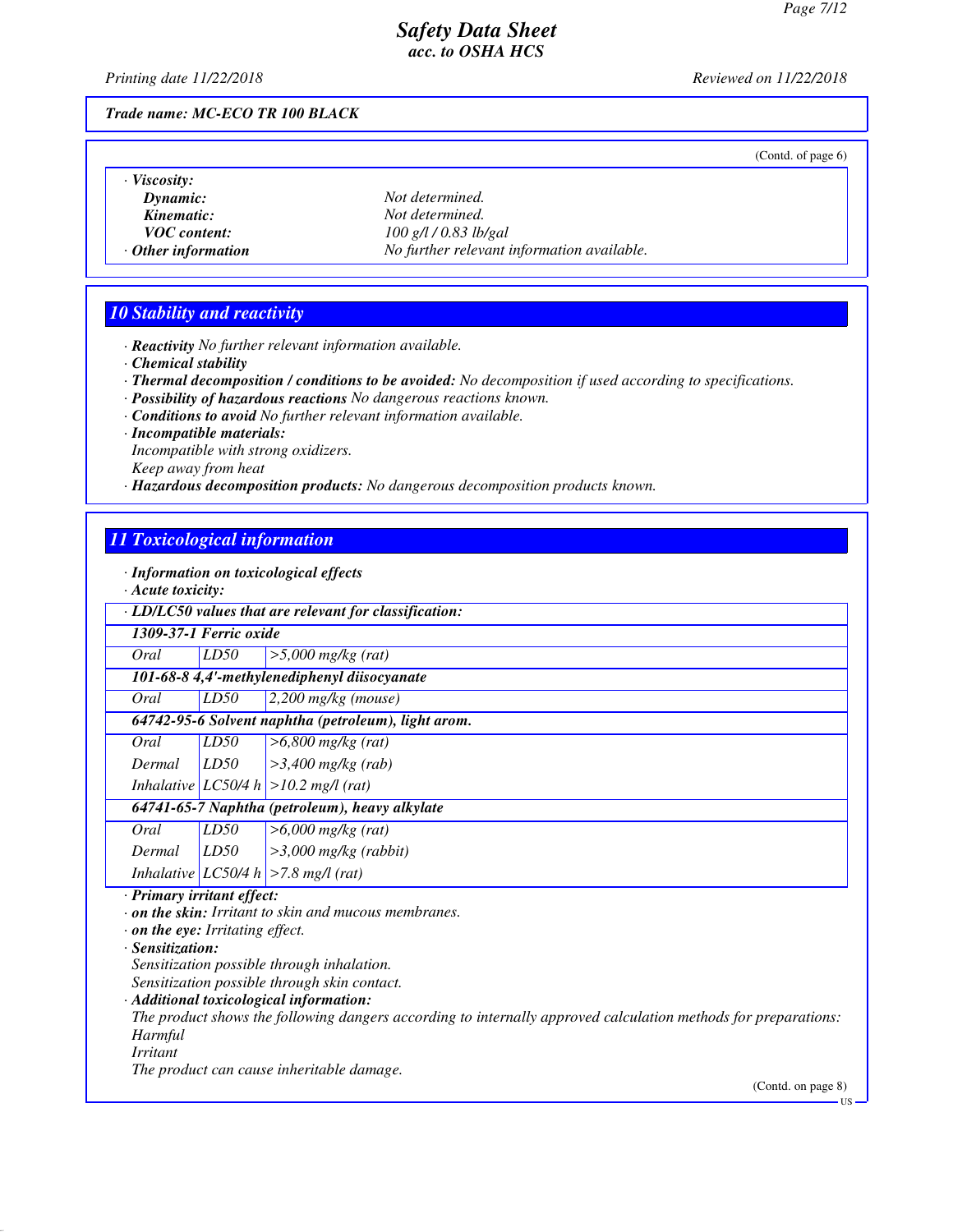*Printing date 11/22/2018 Reviewed on 11/22/2018*

#### *Trade name: MC-ECO TR 100 BLACK*

|                                                         |                                                                | (Contd. of page 7) |  |
|---------------------------------------------------------|----------------------------------------------------------------|--------------------|--|
| · Carcinogenic categories                               |                                                                |                    |  |
|                                                         | · IARC (International Agency for Research on Cancer)           |                    |  |
|                                                         | 1309-37-1 Ferric oxide                                         | $\mathfrak{Z}$     |  |
|                                                         | 101-68-8 $\vert$ 4,4'-methylenediphenyl diisocyanate           | 3                  |  |
|                                                         | 9016-87-9 diphenylmethanediisocyanate, isomeres and homologues | 3                  |  |
| $1330 - 20 - 7$ <i>xylene</i>                           |                                                                | 3                  |  |
|                                                         | $26471 - 62 - 5$ m-tolylidene diisocyanate                     | 2B                 |  |
|                                                         | 14808-60-7 Quartz (SiO2)                                       | 1                  |  |
|                                                         | 98-88-4 benzoyl chloride                                       | 2A                 |  |
|                                                         | · NTP (National Toxicology Program)                            |                    |  |
|                                                         | $26471 - 62 - 5$ m-tolylidene diisocyanate                     | $\boldsymbol{R}$   |  |
|                                                         | 14808-60-7 Quartz (SiO2)                                       | K                  |  |
| · OSHA-Ca (Occupational Safety & Health Administration) |                                                                |                    |  |
|                                                         | None of the ingredients is listed.                             |                    |  |

# *12 Ecological information*

*· Toxicity*

- *· Aquatic toxicity: No further relevant information available.*
- *· Persistence and degradability No further relevant information available.*
- *· Behavior in environmental systems:*
- *· Bioaccumulative potential No further relevant information available.*
- *· Mobility in soil No further relevant information available.*
- *· Additional ecological information:*

*· General notes:*

*Water hazard class 3 (Self-assessment): extremely hazardous for water*

*Do not allow product to reach ground water, water course or sewage system, even in small quantities. Danger to drinking water if even extremely small quantities leak into the ground.*

- *· Results of PBT and vPvB assessment*
- *· PBT: Not applicable.*
- *· vPvB: Not applicable.*
- *· Other adverse effects No further relevant information available.*

# *13 Disposal considerations*

*· Waste treatment methods*

*· Recommendation:*

*Must not be disposed of together with household garbage. Do not allow product to reach sewage system.*

*· Uncleaned packagings:*

*· Recommendation: Disposal must be made according to official regulations.*

| <b>14 Transport information</b>             |               |                              |
|---------------------------------------------|---------------|------------------------------|
| $\cdot$ UN-Number<br>· DOT, ADR, IMDG, IATA | <i>UN1263</i> |                              |
|                                             |               | (Contd. on page 9)<br>$US -$ |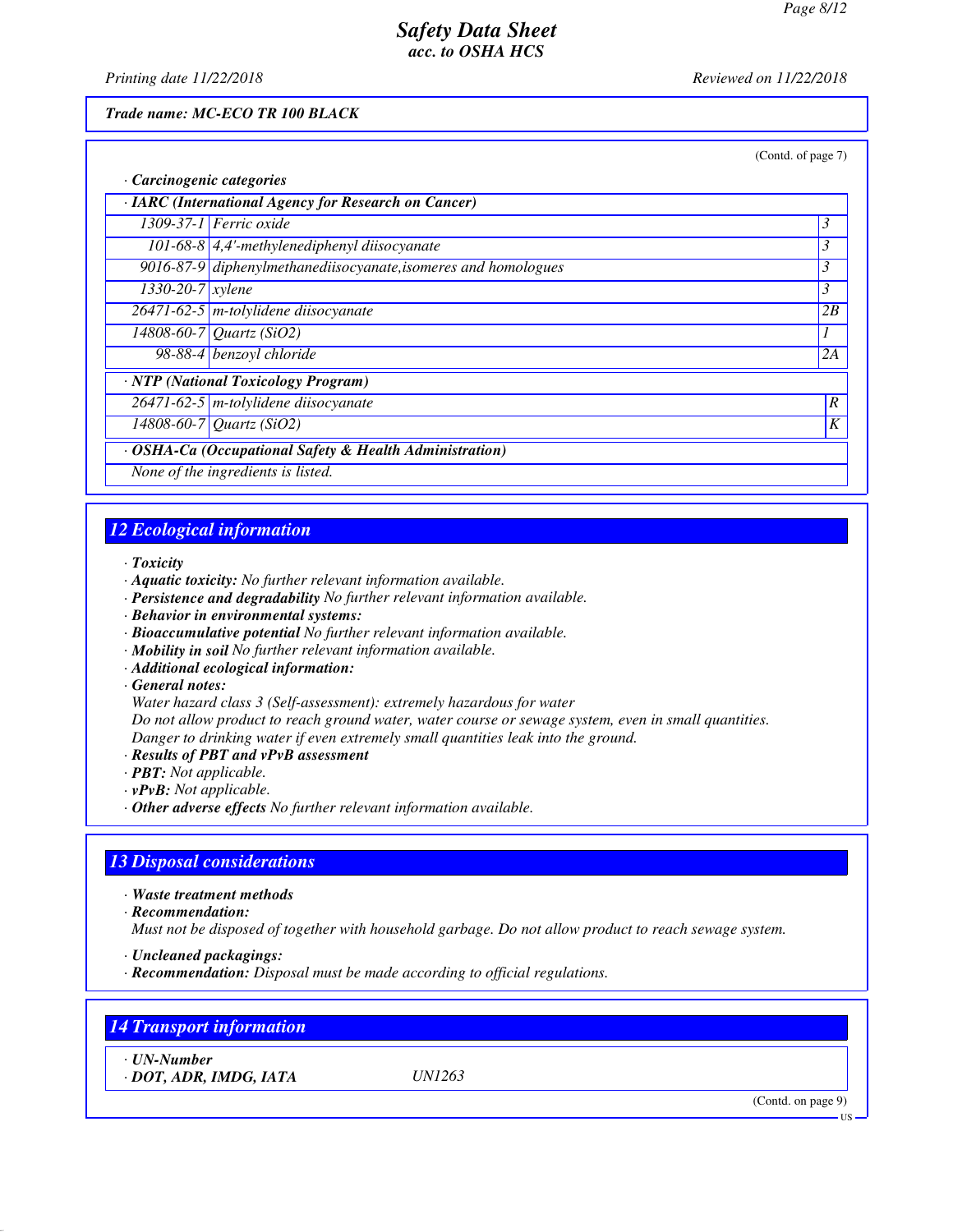*Printing date 11/22/2018 Reviewed on 11/22/2018*

*Trade name: MC-ECO TR 100 BLACK*

|                                              | (Contd. of page 8)                               |
|----------------------------------------------|--------------------------------------------------|
| · UN proper shipping name                    |                                                  |
| $\cdot$ DOT                                  | Paint                                            |
| $\cdot$ ADR                                  | 1263 PAINT                                       |
| $\cdot$ IMDG, IATA                           | <b>PAINT</b>                                     |
| · Transport hazard class(es)                 |                                                  |
| $\cdot$ DOT                                  |                                                  |
|                                              |                                                  |
| $\cdot$ Class<br>$\cdot$ Label               | 3 Flammable liquids<br>3                         |
|                                              | <u>.</u>                                         |
| · ADR, IMDG, IATA                            |                                                  |
|                                              |                                                  |
|                                              |                                                  |
|                                              |                                                  |
| $\cdot$ Class                                | 3 Flammable liquids<br>3                         |
| $\cdot$ Label                                |                                                  |
| · Packing group<br>· DOT, ADR, IMDG, IATA    | $I\!I$                                           |
| · Environmental hazards:                     | Not applicable.                                  |
| · Special precautions for user               | Warning: Flammable liquids                       |
| · Danger code (Kemler):                      | 33                                               |
| · EMS Number:                                | $F-E,S-E$                                        |
| · Transport in bulk according to Annex II of |                                                  |
| <b>MARPOL73/78 and the IBC Code</b>          | Not applicable.                                  |
| · Transport/Additional information:          |                                                  |
| $\cdot$ <i>DOT</i>                           |                                                  |
| · Quantity limitations                       | On passenger aircraft/rail: 5 L                  |
|                                              | On cargo aircraft only: 60 L                     |
| $\cdot$ ADR                                  |                                                  |
| $\cdot$ Excepted quantities (EQ)             | Code: E2                                         |
|                                              | Maximum net quantity per inner packaging: 30 ml  |
|                                              | Maximum net quantity per outer packaging: 500 ml |
| $\cdot$ IMDG                                 |                                                  |
| $\cdot$ Limited quantities (LQ)              | 5L                                               |
| $\cdot$ Excepted quantities (EQ)             | Code: E2                                         |
|                                              | Maximum net quantity per inner packaging: 30 ml  |
|                                              | Maximum net quantity per outer packaging: 500 ml |
|                                              |                                                  |

(Contd. on page 10)

US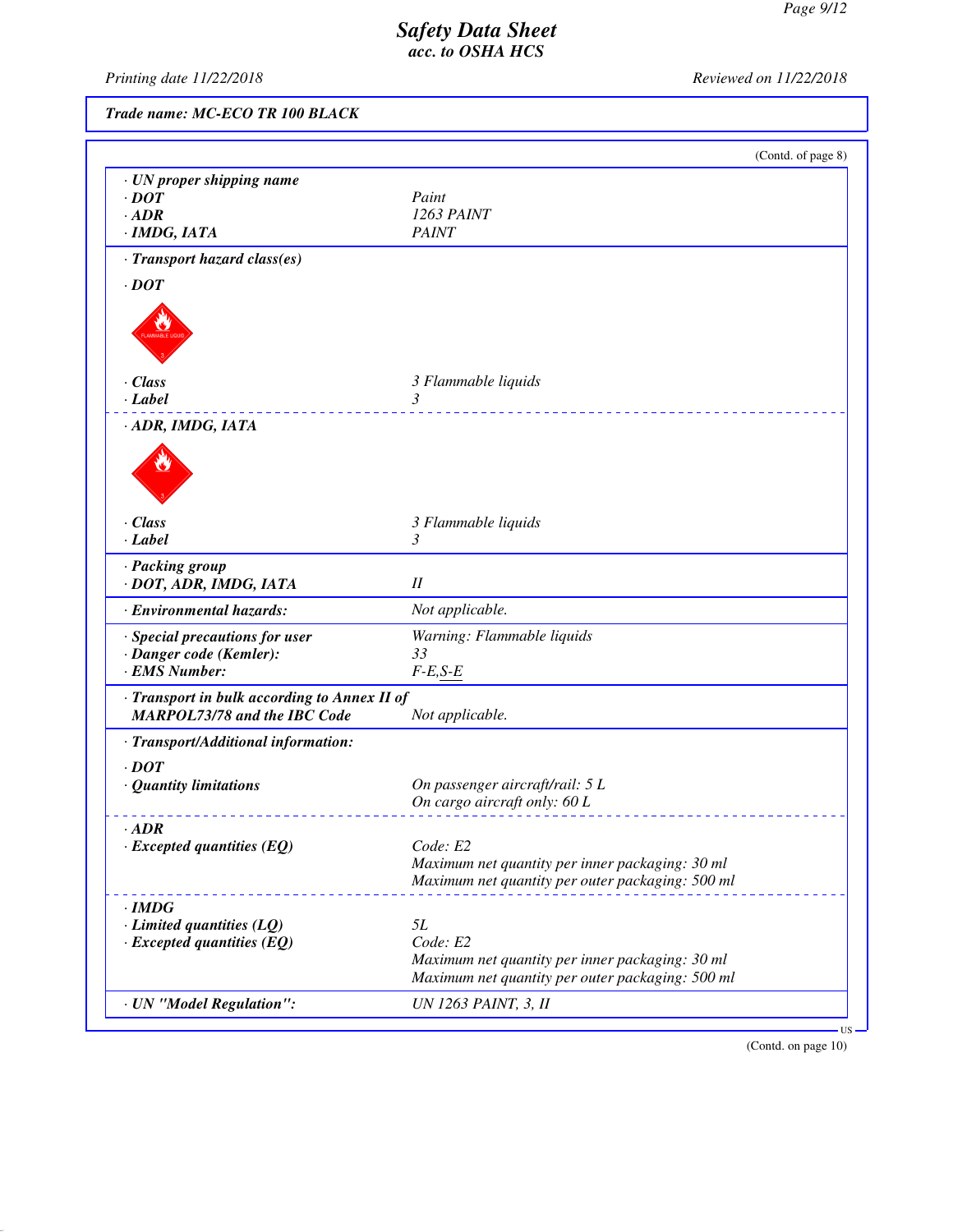*Printing date 11/22/2018 Reviewed on 11/22/2018*

*Trade name: MC-ECO TR 100 BLACK*

(Contd. of page 9)

US

| $\cdot$ Safety, health and environmental regulations/legislation specific for the substance or mixture<br>$\cdot$ Sara |                 |
|------------------------------------------------------------------------------------------------------------------------|-----------------|
| · Section 355 (extremely hazardous substances):                                                                        |                 |
| None of the ingredients is listed.                                                                                     |                 |
| · Section 313 (Specific toxic chemical listings):                                                                      |                 |
| 101-68-8 4,4'-methylenediphenyl diisocyanate                                                                           |                 |
| 9016-87-9 diphenylmethanediisocyanate, isomeres and homologues                                                         |                 |
| $1330-20-7$ xylene                                                                                                     |                 |
| 26471-62-5 m-tolylidene diisocyanate                                                                                   |                 |
| 98-88-4 benzoyl chloride                                                                                               |                 |
| · TSCA (Toxic Substances Control Act):                                                                                 |                 |
| All ingredients are listed.                                                                                            |                 |
| · TSCA new (21st Century Act) (Substances not listed)                                                                  |                 |
| 53862-89-8 isocyanates, reaction product of polyol with methylenediphenyl diisocyanate                                 |                 |
| · Proposition 65                                                                                                       |                 |
| Chemicals known to cause cancer:                                                                                       |                 |
| $26471 - 62 - 5$ m-tolylidene diisocyanate                                                                             |                 |
| 14808-60-7 Quartz (SiO2)                                                                                               |                 |
| · Chemicals known to cause reproductive toxicity for females:                                                          |                 |
| None of the ingredients is listed.                                                                                     |                 |
| $\overline{\cdot}$ Chemicals known to cause reproductive toxicity for males:                                           |                 |
| None of the ingredients is listed.                                                                                     |                 |
| · Chemicals known to cause developmental toxicity:                                                                     |                 |
| None of the ingredients is listed.                                                                                     |                 |
| · Carcinogenic categories                                                                                              |                 |
| · EPA (Environmental Protection Agency)                                                                                |                 |
| 101-68-8 4,4'-methylenediphenyl diisocyanate                                                                           | D, CBD          |
| 9016-87-9 diphenylmethanediisocyanate, isomeres and homologues                                                         | <b>CBD</b>      |
| 1330-20-7 xylene                                                                                                       | Ι               |
| · TLV (Threshold Limit Value established by ACGIH)                                                                     |                 |
| Ferric oxide                                                                                                           | A4              |
| xylene                                                                                                                 | A4              |
| m-tolylidene diisocyanate                                                                                              | (A4)            |
| Quartz $(SiO2)$                                                                                                        | $\overline{A2}$ |
| · NIOSH-Ca (National Institute for Occupational Safety and Health)                                                     |                 |
| 26471-62-5 m-tolylidene diisocyanate                                                                                   |                 |
| 14808-60-7 Quartz (SiO2)                                                                                               |                 |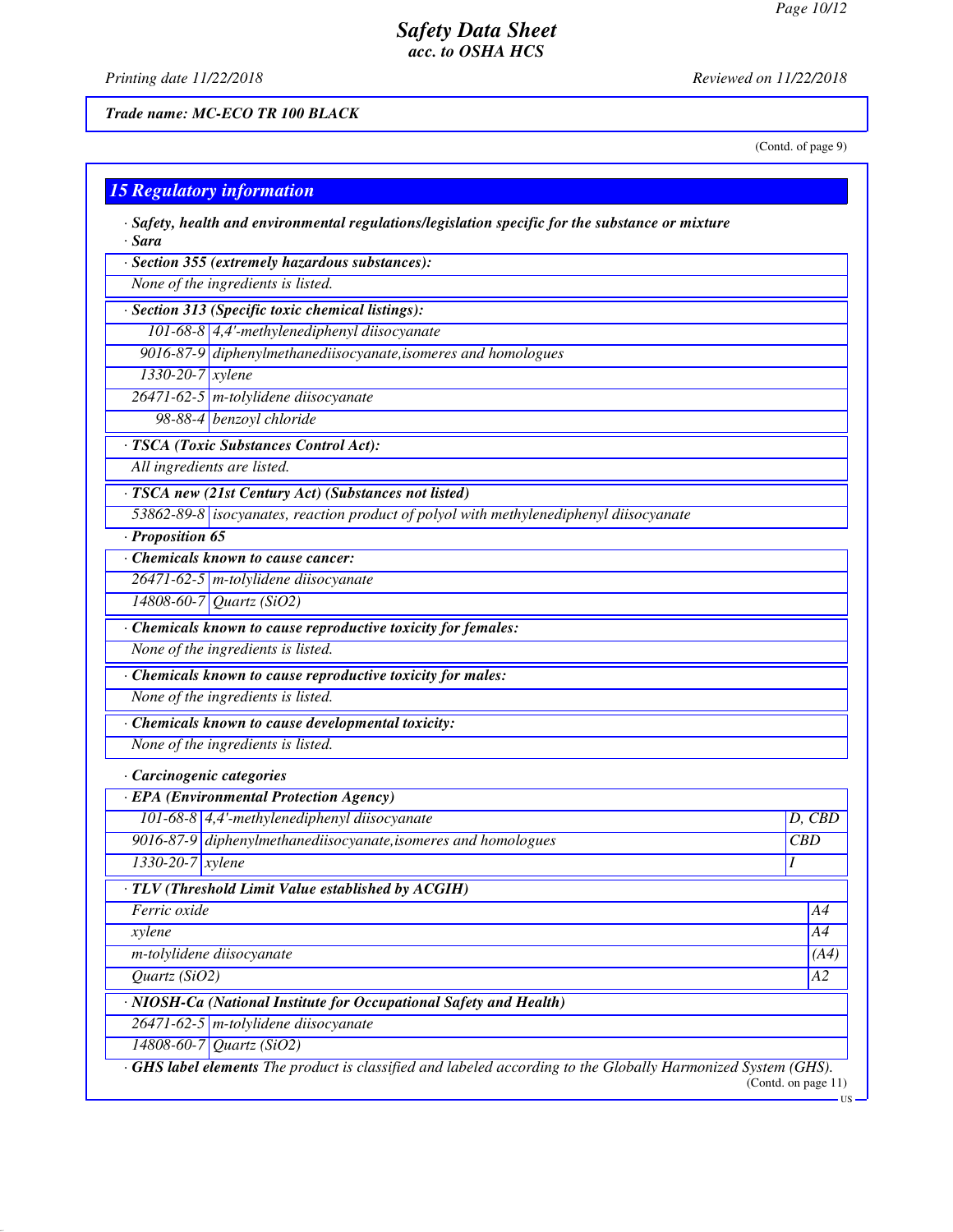*Printing date 11/22/2018 Reviewed on 11/22/2018*

*Trade name: MC-ECO TR 100 BLACK*

| · Hazard pictograms          | (Contd. of page 10)                                                                                                                                |
|------------------------------|----------------------------------------------------------------------------------------------------------------------------------------------------|
|                              |                                                                                                                                                    |
|                              |                                                                                                                                                    |
|                              |                                                                                                                                                    |
| GHS02<br>GHS07               | GHS08                                                                                                                                              |
| · Signal word Danger         |                                                                                                                                                    |
| <i>Ferric oxide</i>          | · Hazard-determining components of labeling:                                                                                                       |
|                              | isocyanates, reaction product of polyol with methylenediphenyl diisocyanate                                                                        |
|                              | 4,4'-methylenediphenyl diisocyanate                                                                                                                |
|                              | diphenylmethanediisocyanate, isomeres and homologues                                                                                               |
| m-tolylidene diisocyanate    |                                                                                                                                                    |
| · Hazard statements          |                                                                                                                                                    |
|                              | H225 Highly flammable liquid and vapor.                                                                                                            |
| H315 Causes skin irritation. |                                                                                                                                                    |
|                              | H319 Causes serious eye irritation.                                                                                                                |
|                              | H334 May cause allergy or asthma symptoms or breathing difficulties if inhaled.                                                                    |
|                              | H317 May cause an allergic skin reaction.                                                                                                          |
| H350 May cause cancer.       | H340 May cause genetic defects.                                                                                                                    |
|                              | H335 May cause respiratory irritation.                                                                                                             |
|                              | H373 May cause damage to organs through prolonged or repeated exposure.                                                                            |
| · Precautionary statements   |                                                                                                                                                    |
| P201                         | Obtain special instructions before use.                                                                                                            |
| P202                         | Do not handle until all safety precautions have been read and understood.                                                                          |
| P210                         | Keep away from heat/sparks/open flames/hot surfaces. - No smoking.                                                                                 |
| P <sub>240</sub>             | Ground/bond container and receiving equipment.                                                                                                     |
| P241                         | Use explosion-proof electrical/ventilating/lighting/equipment.                                                                                     |
| P242                         | Use only non-sparking tools.                                                                                                                       |
| P <sub>243</sub>             | Take precautionary measures against static discharge.                                                                                              |
| P <sub>260</sub>             | Do not breathe dust/fume/gas/mist/vapors/spray.                                                                                                    |
| P264                         | Wash thoroughly after handling.                                                                                                                    |
| P271                         | Use only outdoors or in a well-ventilated area.                                                                                                    |
| P272                         | Contaminated work clothing must not be allowed out of the workplace.                                                                               |
| P280                         | Wear protective gloves/protective clothing/eye protection/face protection.                                                                         |
| P284                         | [In case of inadequate ventilation] wear respiratory protection.                                                                                   |
|                              | P303+P361+P353 If on skin (or hair): Take off immediately all contaminated clothing. Rinse skin with water/<br>shower.                             |
| P304+P340                    | IF INHALED: Remove person to fresh air and keep comfortable for breathing.                                                                         |
|                              | P305+P351+P338 If in eyes: Rinse cautiously with water for several minutes. Remove contact lenses, if present<br>and easy to do. Continue rinsing. |
| P308+P313                    | IF exposed or concerned: Get medical advice/attention.                                                                                             |
| P312                         | Call a poison center/doctor if you feel unwell.                                                                                                    |
| P321                         | Specific treatment (see on this label).                                                                                                            |
| P314                         | Get medical advice/attention if you feel unwell.                                                                                                   |
| P362+P364                    | Take off contaminated clothing and wash it before reuse.                                                                                           |
| P333+P313                    | If skin irritation or rash occurs: Get medical advice/attention.                                                                                   |
| P337+P313                    | If eye irritation persists: Get medical advice/attention.                                                                                          |
| P342+P311                    | If experiencing respiratory symptoms: Call a poison center/doctor.                                                                                 |
| P363                         | Wash contaminated clothing before reuse.                                                                                                           |
| P370+P378                    | In case of fire: Use for extinction: CO2, powder or water spray.                                                                                   |
| P403+P233                    | Store in a well-ventilated place. Keep container tightly closed.                                                                                   |

(Contd. on page 12)

 $-US$